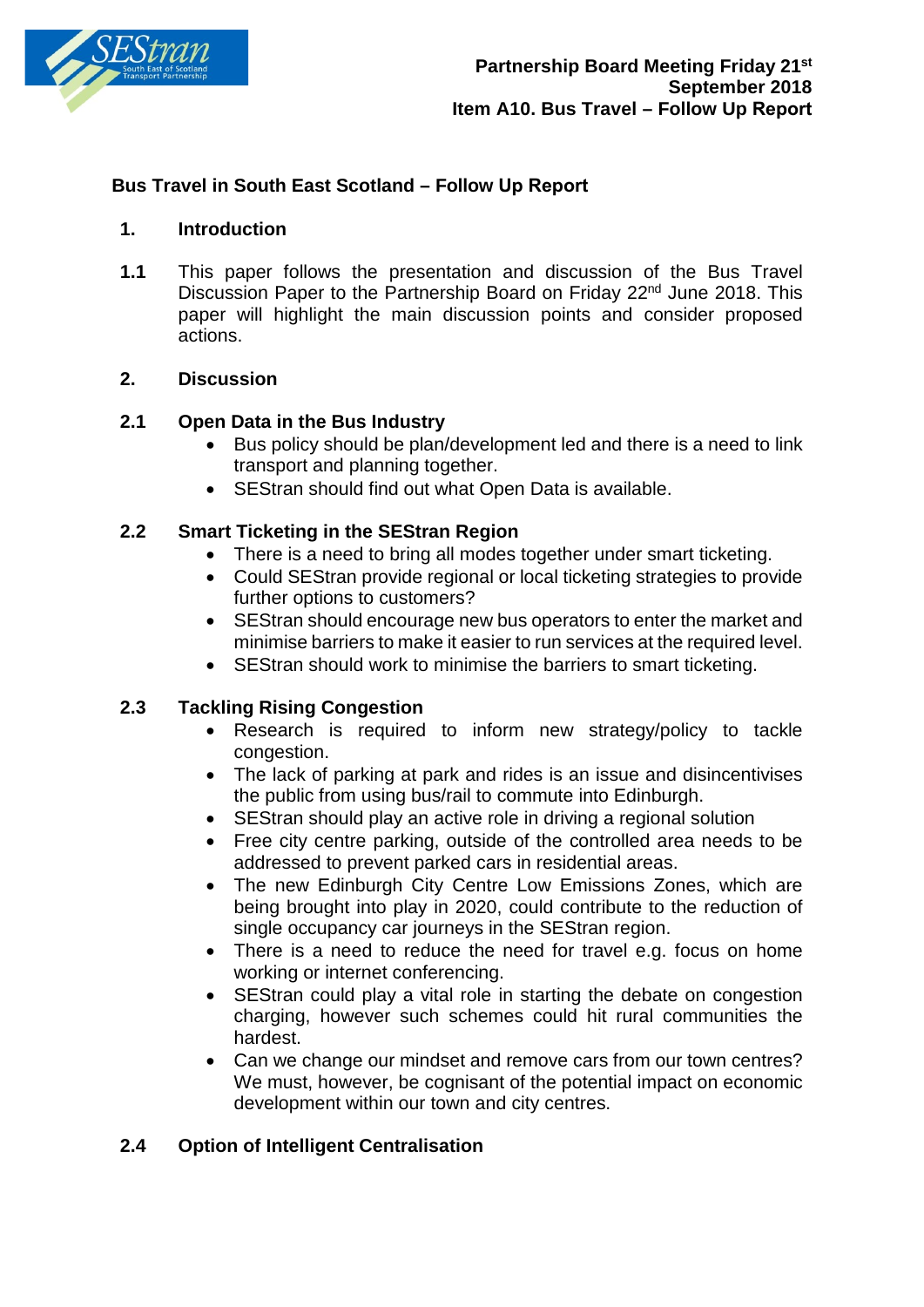- Under the new Transport Bill (Scotland) proposals, there may be an option for SEStran under the proposed BSIPs.
- The East Lothian Bus Charter is a good example of standards expected by the public and the council and bus operators. This can be shared with SEStran's IMF Forum and could be developed on a regional basis to set common standards across the region for bus operators.
- SEStran could share best practice and lessons learned from other Local Authorities within our region. E.g. experiences with consultations / operators changing routes and services.
- Sharing intelligence is key to success.

# **2.5 Equality of Access to Bus Services**

- SEStran should address the implications from operators removing lifeline services.
- Service Level Agreements with community transport operators could bridge the missing link from commercially run services. SEStran could research this and propose a paper for debate.

# **2.6 Young People and Bus Travel**

- There have been innovations in the Netherlands offering a Spotifytype subscription service for young people to use public transport. Could we link this to the yTravel project for young people? Or could this be offered for older people?
- SEStran should work with schools to understand young people's travel habits and what could attract young people to public transport.
- SEStran should engage further with Community Planning Partnerships.
- Take account of the variety of rural and urban areas and related local issues.
- Must take into consideration how bus services can help to address isolation and loneliness.

# **3. Proposed Actions**

- **3.1** It is proposed that SEStran holds a meeting with bus operators to follow up on the discussion points above and **Appendix 1**. Chief Officers, transport operators, community transport representatives and Partnership Board members would be invited. The agenda for the meeting would be the bus paper which was presented to the Partnership Board and the issues that have been highlighted in subsequent discussions. It is proposed that this meeting would be held in the Autumn 2018.
- **3.2** The Scottish Parliament's Rural Economy and Connectivity Committee is gathering the views of individuals and organisations on the Transport (Scotland) Bill proposals. There is Call for Evidence due Friday 28th September 2018 and an online survey available here: [https://www.smartsurvey.co.uk/s/TransportScotlandBill2018/.](https://www.smartsurvey.co.uk/s/TransportScotlandBill2018/) SEStran will be using Board and meeting discussions to respond to both the Call for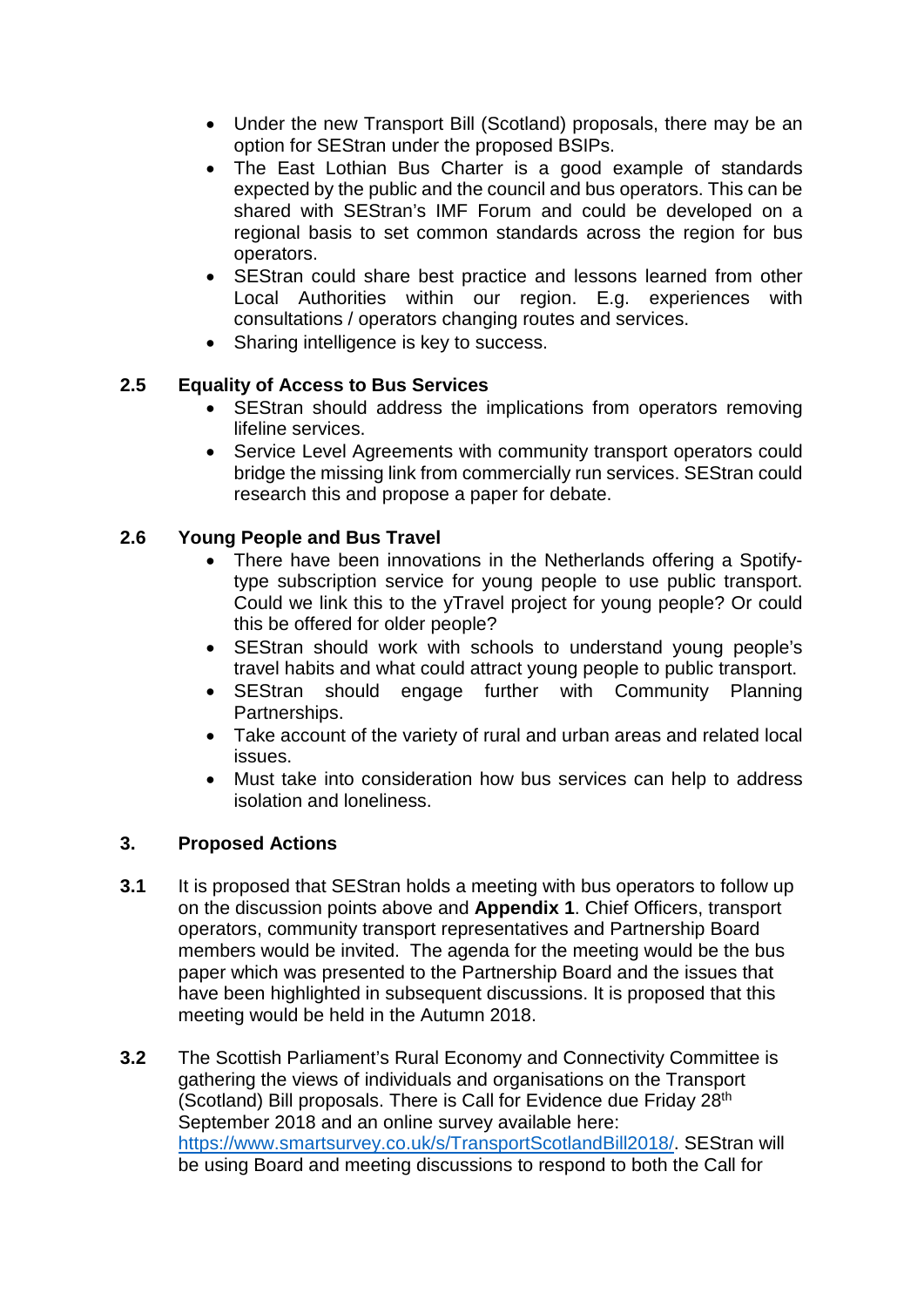Evidence and the online survey. Furthermore, SEStran's Head of Programmes has been invited to give evidence at the Rural Economy and Connectivity Committee meeting on the 19<sup>th</sup> September 2018.

## **7. Recommendations**

**7.1** That the Board note and discuss the content of the report.

## **Appendix 1: A Discussion Paper by Barry Turner, Non-Councillor Board Member**

Catriona Jones **Projects Officer** 26<sup>th</sup> July 2018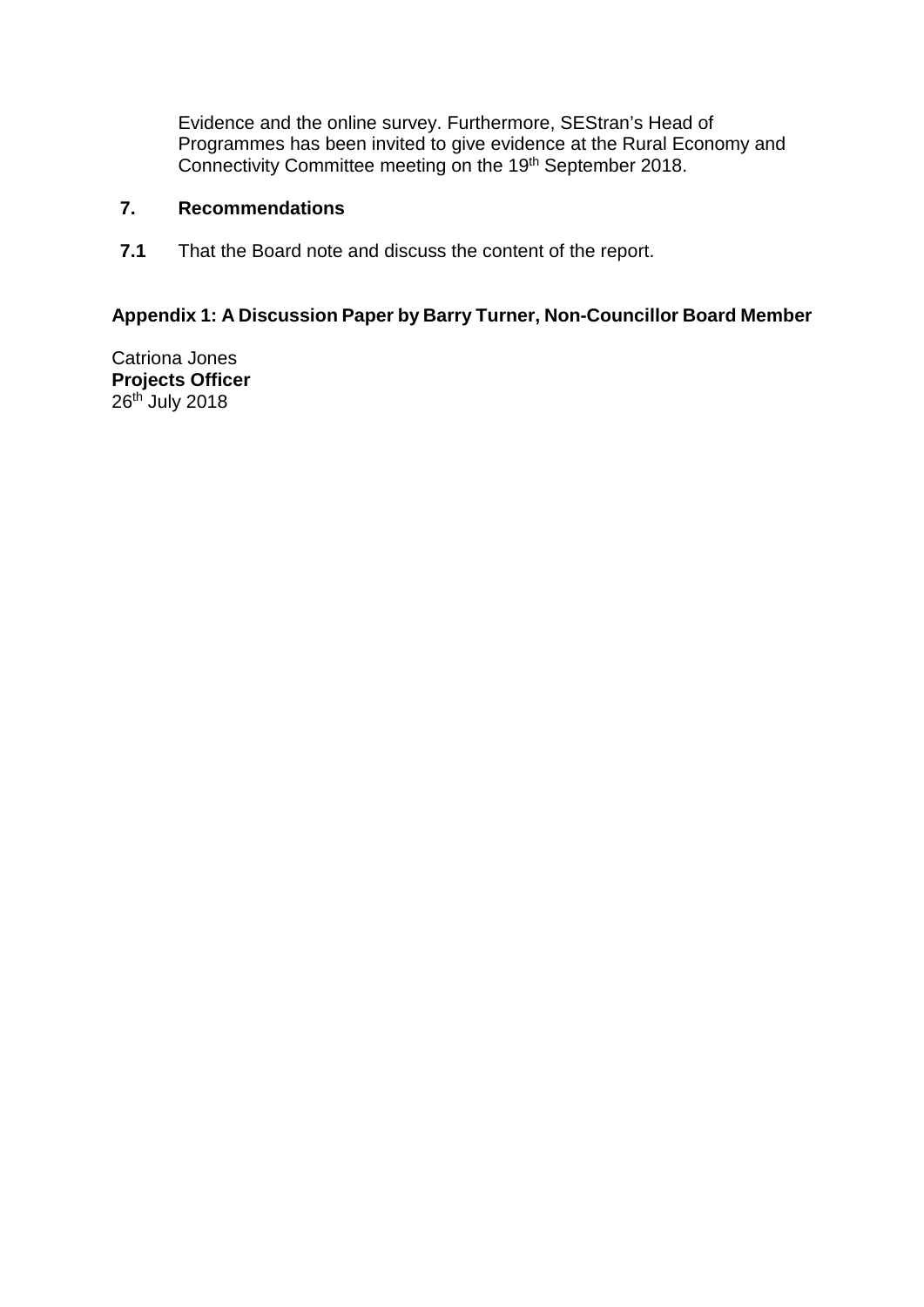# **Appendix 1: A Discussion Paper by Barry Turner, Non-Councillor Board Member**

This paper follows on from the report considered by the Board on 22nd June. When I was chairman of RELBUS we produced a paper outlining what we thought needed to be done to improve bus services and we concluded that action fell within four categories each beginning with the letter I. They are Involvement, Integration, Innovation and Information. I found that the actions described in the report to the Board for the most part also fitted into these categories. I have identified here other actions that might be added to form a comprehensive package that could make a real difference. The order of the categories reflects my thinking on a logical order in which the issues and possibilities should be approached if we were undertaking an exercise, i.e. Ask, Act and Tell. However, the four categories don't have to be part of a specific process but should be ongoing side by side. We really should be doing something on each all the time in order to achieve progress.

### **Involvement**

This is about asking people what they want from their bus services. Provision should always be about satisfying passenger needs and not about what might be operationally convenient or most profitable.

The report in 3.6 looks at assessing the needs of young people and this is an important consideration for the reasons set out in the report. As I said at the meeting surveys should also be undertaken with the elderly in the light of issues around loneliness and social isolation that have been highlighted in recent studies as the report says in 3.5. Bus services made accessible to the elderly in locational and physical terms and in terms of destination offered can have a very positive impact in these respects. In addition, there should be ongoing surveys of existing and potential users to ascertain whether their needs are being met. My concern with what the report says about open data in 3.1 is that it seems to be about finding out what people are doing, that is how they currently use services. It is just as important to find out what they are not doing and why. Why are people not using buses and what would make them change their mind? It's not only about the services themselves but also about the convenience of using buses; things like access to and information at stops and the availability of shelters.

# **Integration**

This is about offering the seamless journey in terms of integrated ticketing, routes and timetables so that public transport becomes easier to use and can better compete with the private car.

There is a move towards the seamless journey as far as ticketing is concerned and smart ticketing has been focussed upon at a number of Board meetings. Contactless payment systems should be the aim as stated in 3.2 of the report. In London this has made travel for visitors like myself so much easier though as the report says there is an issue over clarity of pricing. Potential users need to know what they are paying. A move towards greater integration of services is not apparent and the report is silent on the matter. The organisation of bus services and lack of relationships between many of them in the competitive environment is often difficult to understand and is I believe a deterrent to their use. Though there is no obvious and workable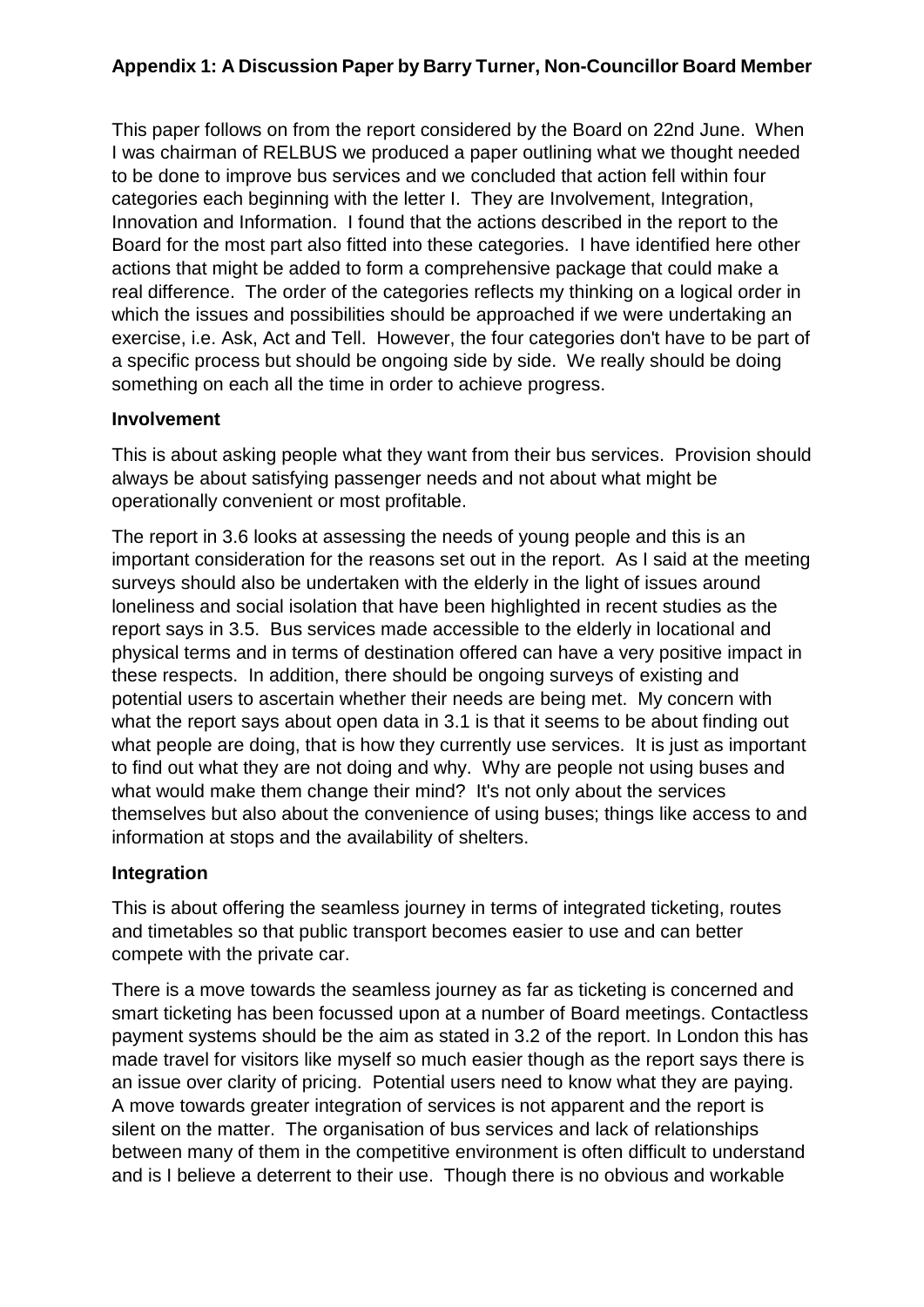solution with the current operational regime Government appears to be waking up to the issues. Some progress has been achieved in East Lothian especially through timetables of supported services being related to those of commercial services wherever possible. However, across the region there are still problems around better integrating bus and rail services even though there is an obligation upon Scotrail to move forward on this. SEStran should perhaps look into the problems and offer assistance.

## **Innovation**

This is about adapting and extending existing provision to meet needs and about providing services in new ways particularly to reach the more isolated communities. It is also about what can be done to create a better environment in which buses can operate.

This is where some of the real opportunities lay. I look first at rising congestion levels and their impact on bus services and bus patronage as covered in 3.3 of the report. Congestion charging may be a solution but it hits the poor hardest and those who can afford to do so simply pay the charge. Central London seems to be more congested now than it was before charging was introduced. Bus lanes have a role but they have to be enforced and there remains the problem that the lanes tend to end some distance from busy junctions in order to avoid traffic chaos. A workplace parking levy is another solution offered but again this favours the better off, and in any case it is not necessarily workplace parking that is the cause of so much peak congestion given its fairly limited supply. In Edinburgh I would say that a significant proportion of the peak commuter traffic parks on street outside controlled parking areas. Remove this option in a phased way by schemes that disallow parking by other than local residents for an hour mid day - and enforce them - and traffic would be significantly reduced in my view. It would make buses quicker and more efficient in the peaks thus allowing more buses to be available to cater for the new demand created. This is stick actually facilitating the carrot.

It is the speed of buses that puts many people off using them. For example it takes a very long time to travel from Musselburgh into Edinburgh because for the most part the buses stop everywhere, often as a consequence of other buses blocking the stops. I have two more suggestions applicable to Edinburgh and possibly elsewhere. Introduce more express buses peak and off peak and introduce a request stop system so that buses will only stop at certain muli-route stops if requested to do so. it would need to be made clear in publicity and at the stops that buses will only stop if hailed or the bell is rung.

Moving on to intelligent centralisation covered in 3.4 of the report, inequalities in public transport fares is an issue as the report says and a centralised approach is needed to address this. A centralised approach could have other applications not least in the pursuance of best practice across the region. The report looks at equality of access to bus services in 3.5.There is a great awareness of the disparity in service levels between urban and rural areas and particularly the issue of providing services to the most remote communities to help tackle social deprivation. Much is being done across the region by different local councils but there is not much in the way of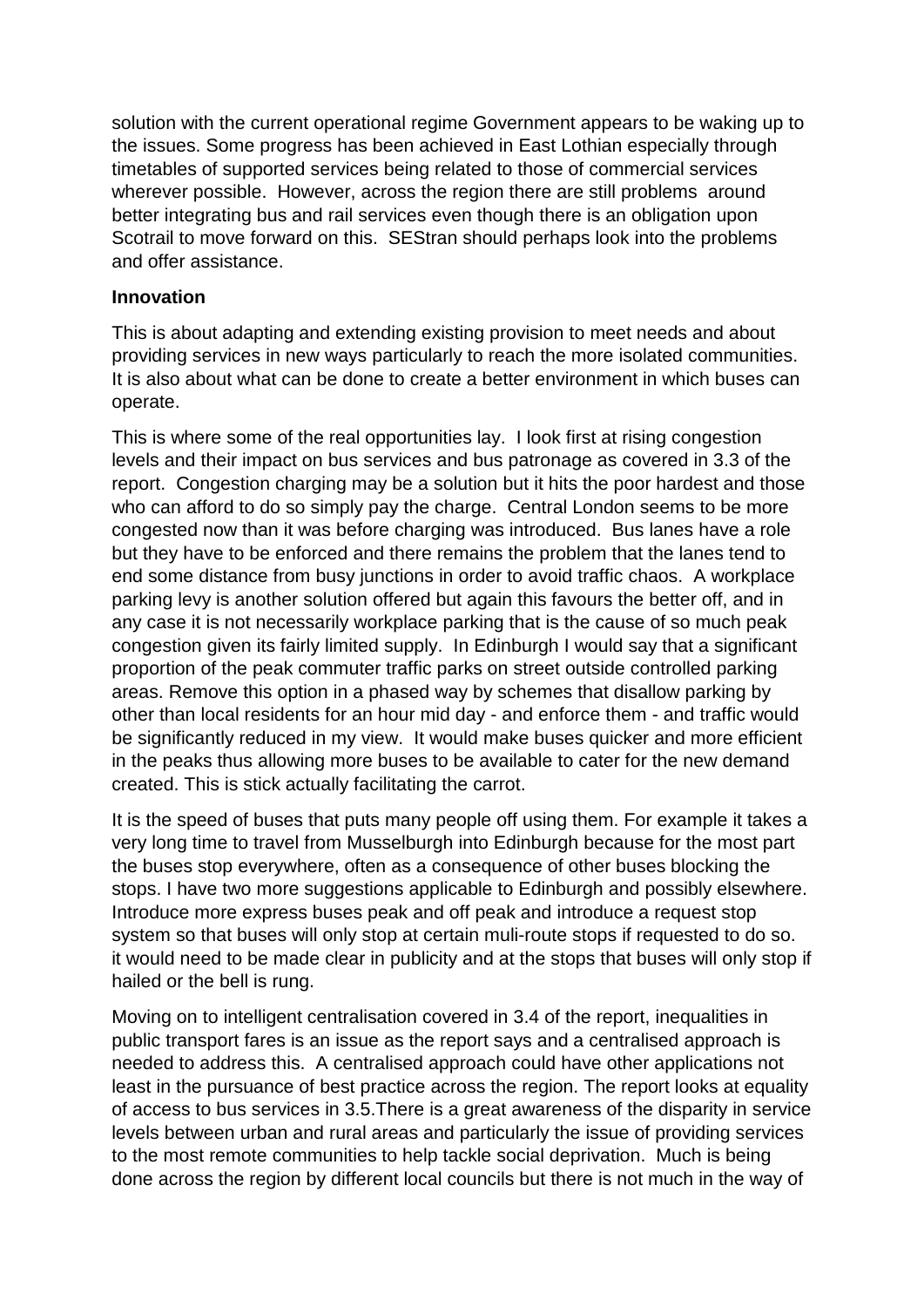a common approach based on best practice and trying something new. West Lothian for example has a taxi bus service which might be a solution elsewhere and East Lothian is trying something similar in one location. Community transport is another option based upon resources that already exist in some rural communities. There was support at the Board meeting for some kind of brainstorming workshop on these issues and the various possibilities for tackling them in order to adopt a common approach and achieve greater consistency across the region. We need to arrange it.

There is much to be said for achieving a common approach to issues through the adoption of jointly agreed policies, collaborative measures and through developing the sharing economy as indicated in the report. Community transport is just one aspect. The report also refers to the expansion of car sharing. A collaborative initiative in East Lothian is the Bus Passenger Charter jointly produced by RELBUS, the council and the operators. It sets out the expectations of passengers and the responsibilities of the council and operators. It is a good example of working together for the common good and something like it should perhaps be universally adopted in the region.

Finally under the heading of innovation there is the question of new and adapted services. This takes me back to the involvement heading. The number of times I have heard people say 'If only there was a bus to such and such a place' or 'if only that service ran a little later'. Surveys could test the degree of interest in changing services to meet such needs and the changes made could actually increase bus patronage. And let's not forget the importance of providing bus services to new housing development, something that I don't think is high on the developers' priorities. If a bus service is there at the outset then there's a good chance that people will use it provided that it is frequent and attractive. If it is not there car use will become established. It's down to the local authorities to see that it happens.

### **Information**

This is about making sure that people know through a variety of means what public transport is available, how to access it and what it will cost them. It's also about making sure people know who is responsible for running particular services and how they can make complaints or suggestions.

We can do all sorts of things to make the service better but if we don't tell people what's available and by whom in ways that they can access that information we will not get more people using those services. Real Time Passenger Information has been a great innovation accessible on phones, at stops and places where people congregate. We must not rely solely on new technology because many elderly people do not use it, but we certainly must make the most of it if we want to get young people on board. The balance at present is about right and new avenues for information are being explored all the time. We should not, however, underestimate the value of simple, old fashioned measures like up to date timetables at all bus stops. Disseminating information should not be just about the services themselves but other things affecting bus use like clarity of pricing, hailing buses and the Passenger Charter all referred to above.